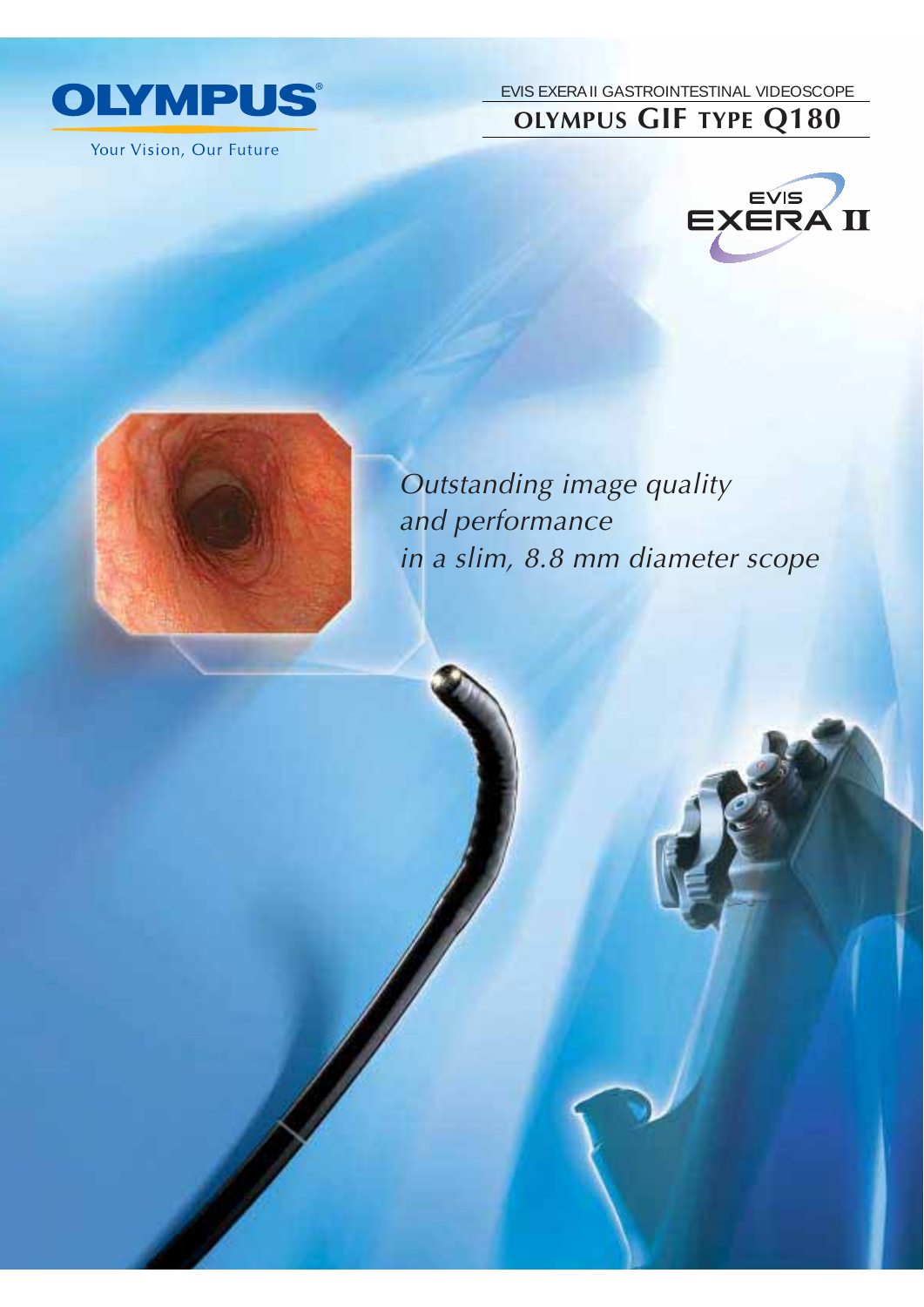Combining high quality image with a slim design, this scope is ideal for a wide range of applications in the upper gastrointestinal tract from observation to treatment.

Image quality without compromise the GIF-Q180 measures only 8.8 mm along the entire insertion tube. This slim design allows smooth insertion into the upper gastrointestinal tract. At the same time, you will enjoy brilliant images that are clear and sharp from edge to edge and displayed on the monitor in a large display size. Versatility and state-of-the-art image resolution combine to make this the ideal solution for today's most exacting procedures.



## Clear, sharp images with large image capability

Dynamic images with excellent detail, while the larger display size makes for optimum observation.







### **Slim 8.8 mm diameter distal end and** insertion tube

The GIF-Q180 measures just 8.8 mm in diameter at both the distal end and along the insertion tube. Improved insertion capability may make this scope easier for patients to tolerate and easier for physicians to maneuver.



#### Generous 2.8 mm diameter instrument channel

Despite the reduction in the scope's outer diameter, the GIF-Q180's instrument channel has a diameter of 2.8 mm, which can easily accommodate a wide range of endotherapy accessories.



#### **Easy endoscopy suite management and future expansion**

The GIF-Q180 incorporates a memory chip to store scope information such as model number, serial number, basic specifications, and white balance setting. This also makes the scope ready for next-generation system expansion.